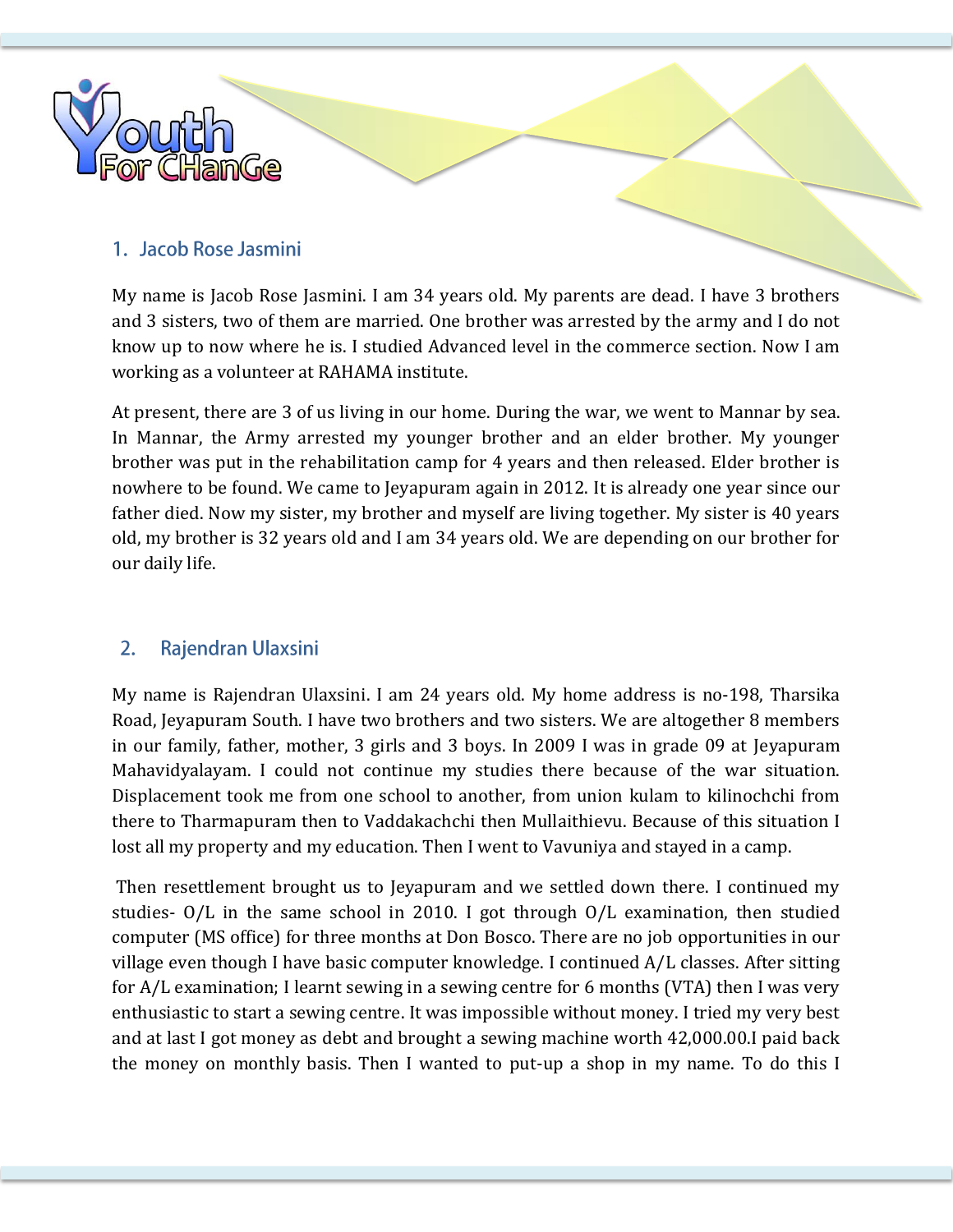needed money. I got into debt again for 100,000.00 and with this money I built a temporary shop. I worked very hard to clear the debt.

After clearing the debt I built a shop and named it "Seenu Sewing centre". I tried to raise the standard of living with my own effort, but because of poverty that existed in my family, the income was not enough for me to come up. At this moment my family members advised me to learn beautician in order to raise my income. Now I am learning for beautician at Kilinochchi Kachcheri. I am aiming to start a beauty parlor. Along with it I am interested to sew wedding garments too. These are my personal efforts to earn and income.

## 3. Vaithialingam Ravivarman

I am Vaithialingam Ravivarman from Therankandal, Mallavi. I am 22 years old. I lost my mother when I was a child and also my elder brother who was afflicted with epilepsy. I too suffer from this illness from my infancy, hence due to this my abilities are affected and so I am unable to be involved in any job. So I am wondering what I could do with this illness. Due to this I often wonder how I could come up in life like the other teenagers of my age in the society.

Hence I am always shunned by the society due to this illness; my life is a journey between the hospital and my home. I look forward to some helping hands who can assist me to overcome this illness. Though I am 22 years of age, still I am unable to cater to my needs and stand on my own feet. I am living with no clothes and no means to feed myself. Though I am gifted with many talents yet I am unable to benefit through these talents.

## 4. Katheeswaran Dharashan

I am Katheeswaran Dharashan from Anichiyankulam, Mallavi. I am 22 years old. I have four siblings. My father has lost his right arm due to the war, my brother Subeshan was wounded in the head and he is unable to use his hand and foot. My mother is psychologically affected and hence mentally imbalanced, and my sister Myura is married. Though we are involved in carpentry, we still face financial strain in the family. I am the only one to do some job and earn some income for the family and at the same time my brother is doing a temporary security job. I wonder why this should happen to our family and also think of so many youth who have been killed and made disabled and have no future like us today.

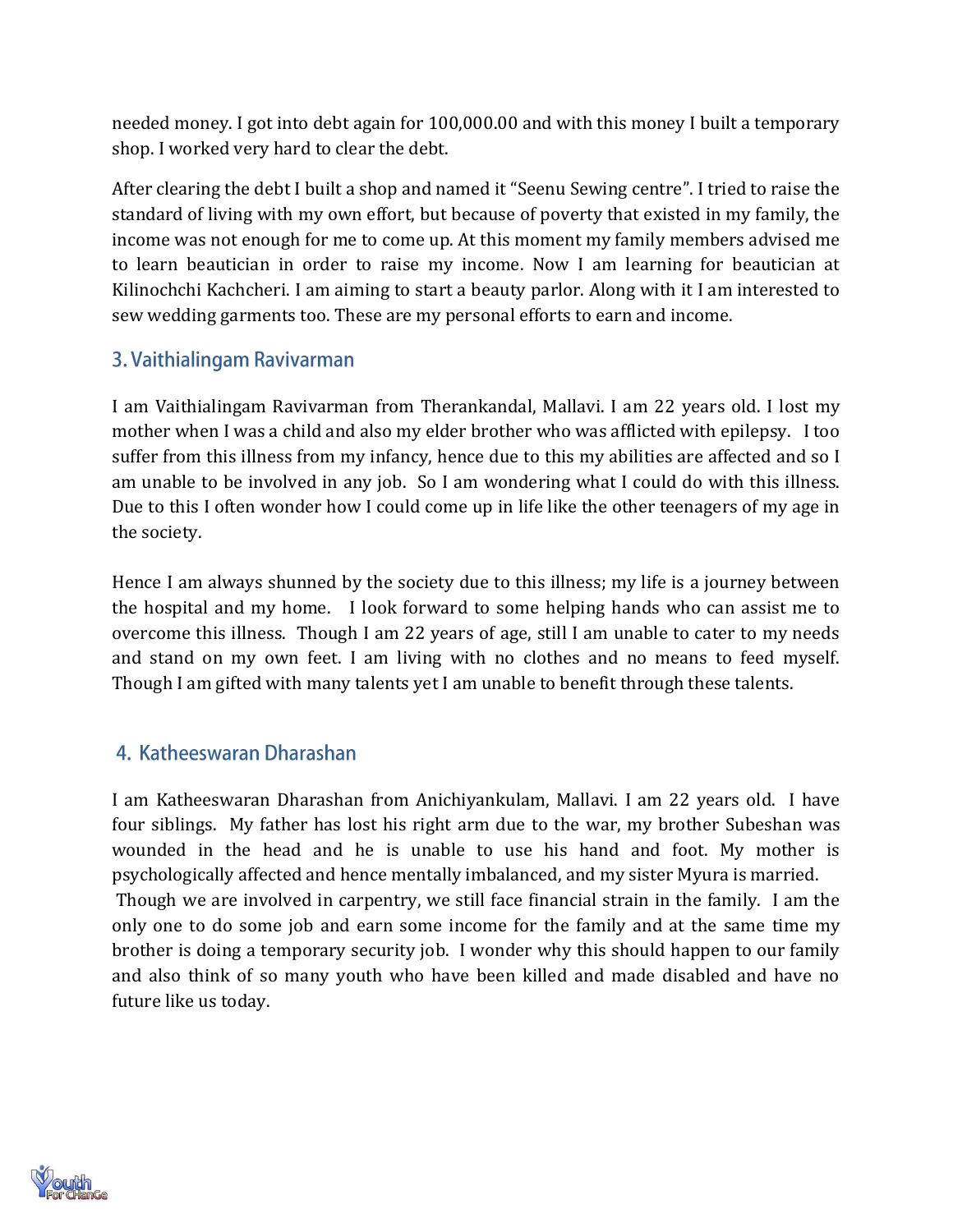## 5. Sathiya Selvi

I am Sathiya Selvi, I am from Jeypuram. I am 26 years old. I have finished my University studies in 2017. Amidst many financial problems, I finished my university studies. When I was called to follow my University studies no one in the family was pleased with sending me to the university due to the financial problem in the family. But since I was eager to study, they allowed me to continue my studies in the University.

With the money sent by my brother which amounted to Rs. 10,000/- per month I was able to follow and study in the University. Out of the money received that is Rs. 10,000/- I abstained from some meals and even my morning tea and saved some money to purchase poultry, to be reared at home to gain some additional income. To be in par with the other students attending the University, I used to be very economical in using the clothes in a creative way. During the holidays when I was not attending the University, I helped the family to do some gardening by cultivating chillie plants and growing grass for the cow. Through all these difficulties I was able to finish my University studies successfully. At present I am waiting for a job to earn something to help my family financially.

#### 6. Balamoorthi

I am Balamoorthi, from Jeyapuram. I am 32 years old. I joined a Tailoring shop and was trained in tailoring and through this I earned a small income. The owner of the Tailoring shop was not pleased with my work and was always finding fault with my work. He used to hurt me by saying that I can sew only elastic trousers. Without taking any offence or getting depressed I worked hard to do my best in the job.

During this time I lost my father and so the responsibility of caring for my mother and aunt fell on me. Since I had learnt the art of sewing, I opened a Tailoring shop of my own and at present I am running a tailoring shop. Since I was put out of the tailoring shop, I made up my mind to start a tailoring shop of my own and show that I too can run a tailoring shop and I am earning an income to look after my family through this venture.